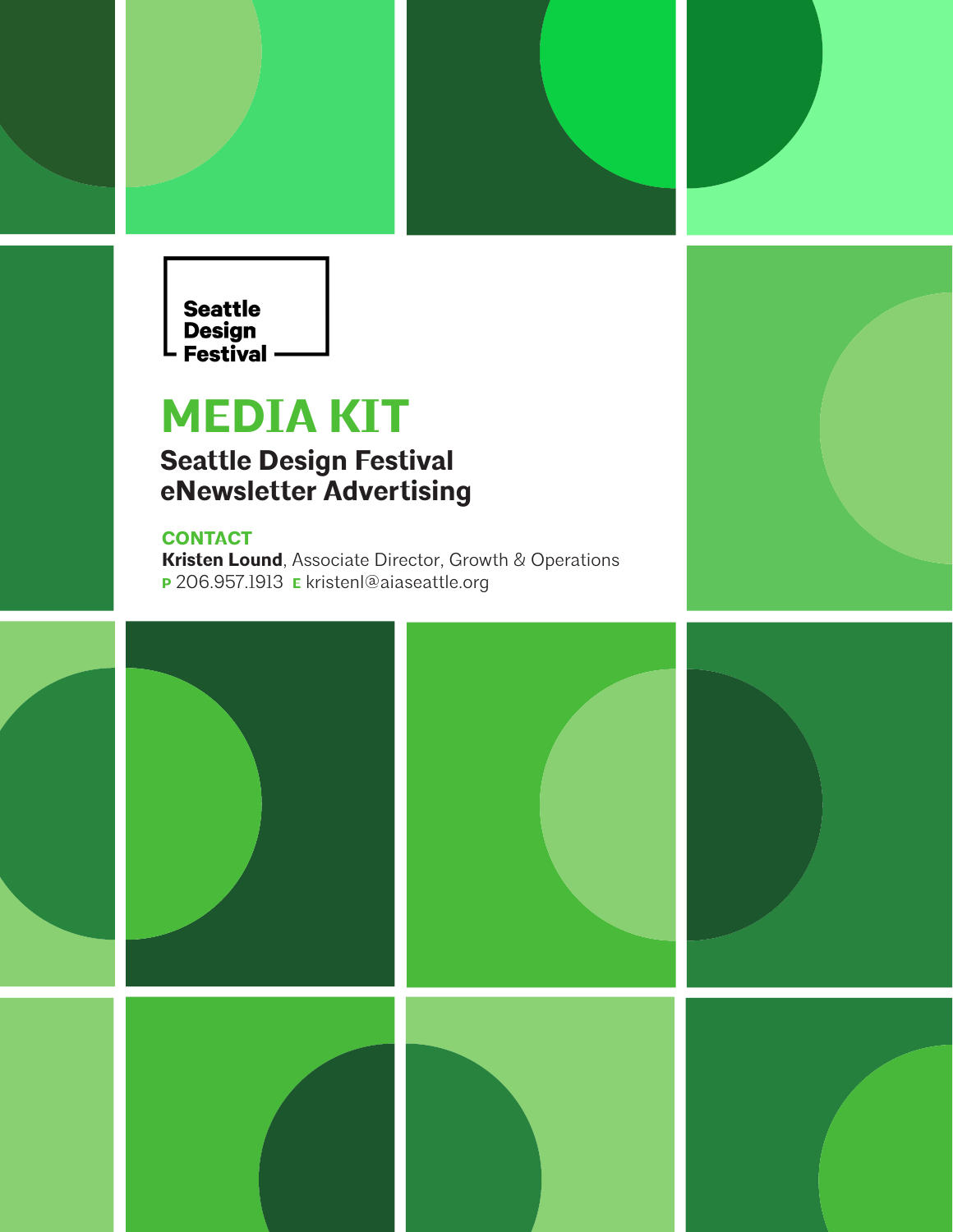## **WE KNOW YOUR MARKET**

**26,000+ ERAGE ANNUAL ATTENDEES**

**3,000+ ENEWS SUBSCRIBERS**

**19 DESIGN DISCIPLINES** **Seattle Design Festival programs attract** 26,000+ visitors annually. The Festival - our region's largest public design event - attracted more than 20,000 in-person attendees in years prior to social distancing. Exhibitions at the Center of Architecture and Design attract 6,500+ in-person and online visitors.

Reach 3,000+ newsletter subscribers from the **design-interested public and profession**. Our enews receives an average of **60,000 impressions annually.** 

We reach a diverse audience through a dynamic program of events represented by 19 distinct design disciplines. Our partners and programming address the A/E/C community as well as the graphic, industrial, and technology design and performing arts realms.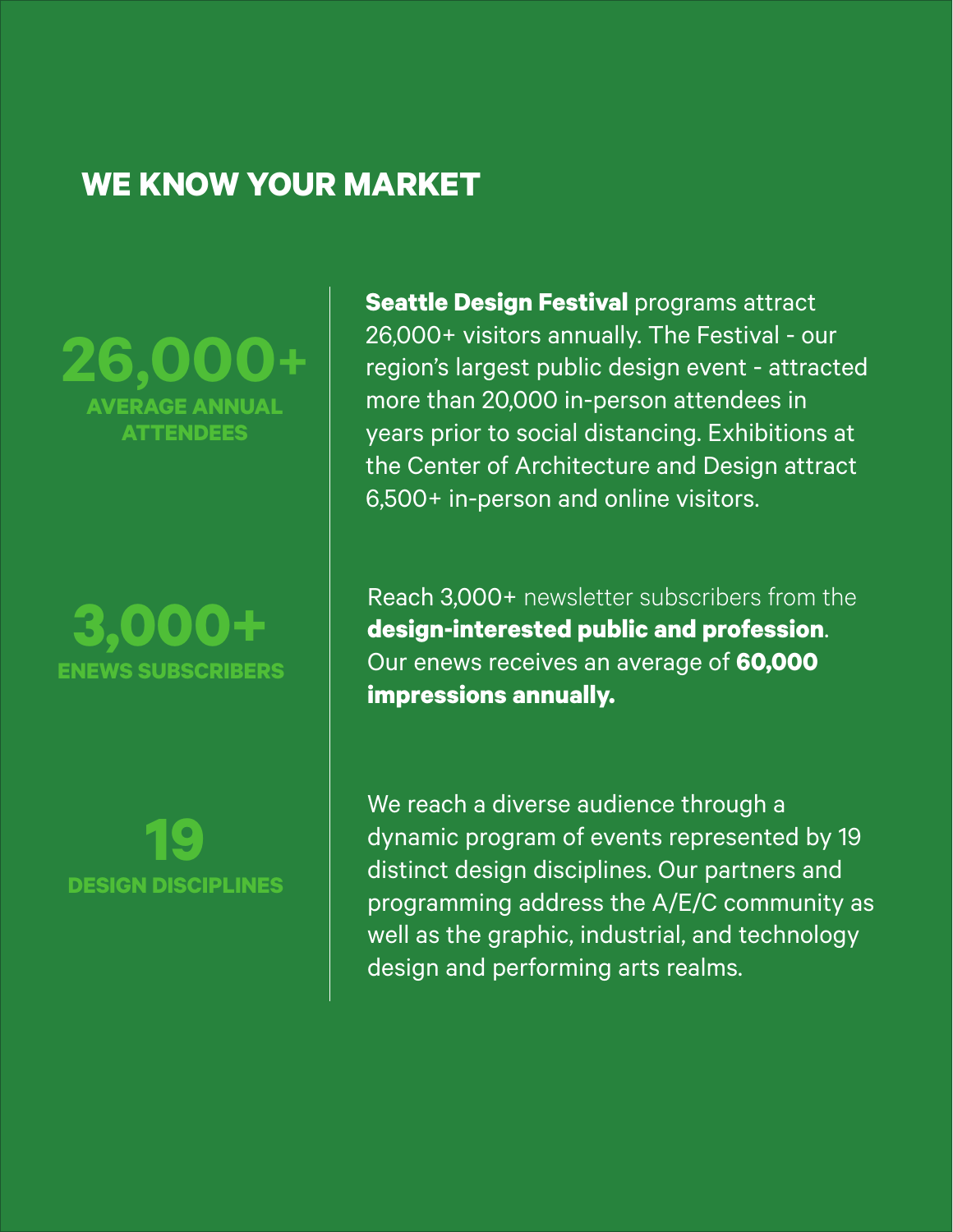# **eNewsletter Advertising**

Seattle Design Festival enews

The Seattle Design Festival (SDF) eNewsletter connects our audience with timely news, programs, and opportunities within the broader design community and beyond.

**3,000+ subscribers • 25-40% Open Rate • Opt-in subscription 60,000 Impressions annually • Distribution varies throughout the year** 

**Non-Sponsor Rate:** 4 posts - \$300 | Full year - \$2,025 (10% savings) **SDF Sponsor Rate:** 4 posts - \$200 | Full year - \$1,275 (15% savings)

| Seattle<br>Design<br>Festival |
|-------------------------------|
|                               |
|                               |
|                               |
|                               |
|                               |
|                               |
|                               |
|                               |
|                               |

## **Four ad positions**

- 730 x 90 pixel banner
- 4 strategically placed positions (static)

To see our enews, sign up at seadesignfest.org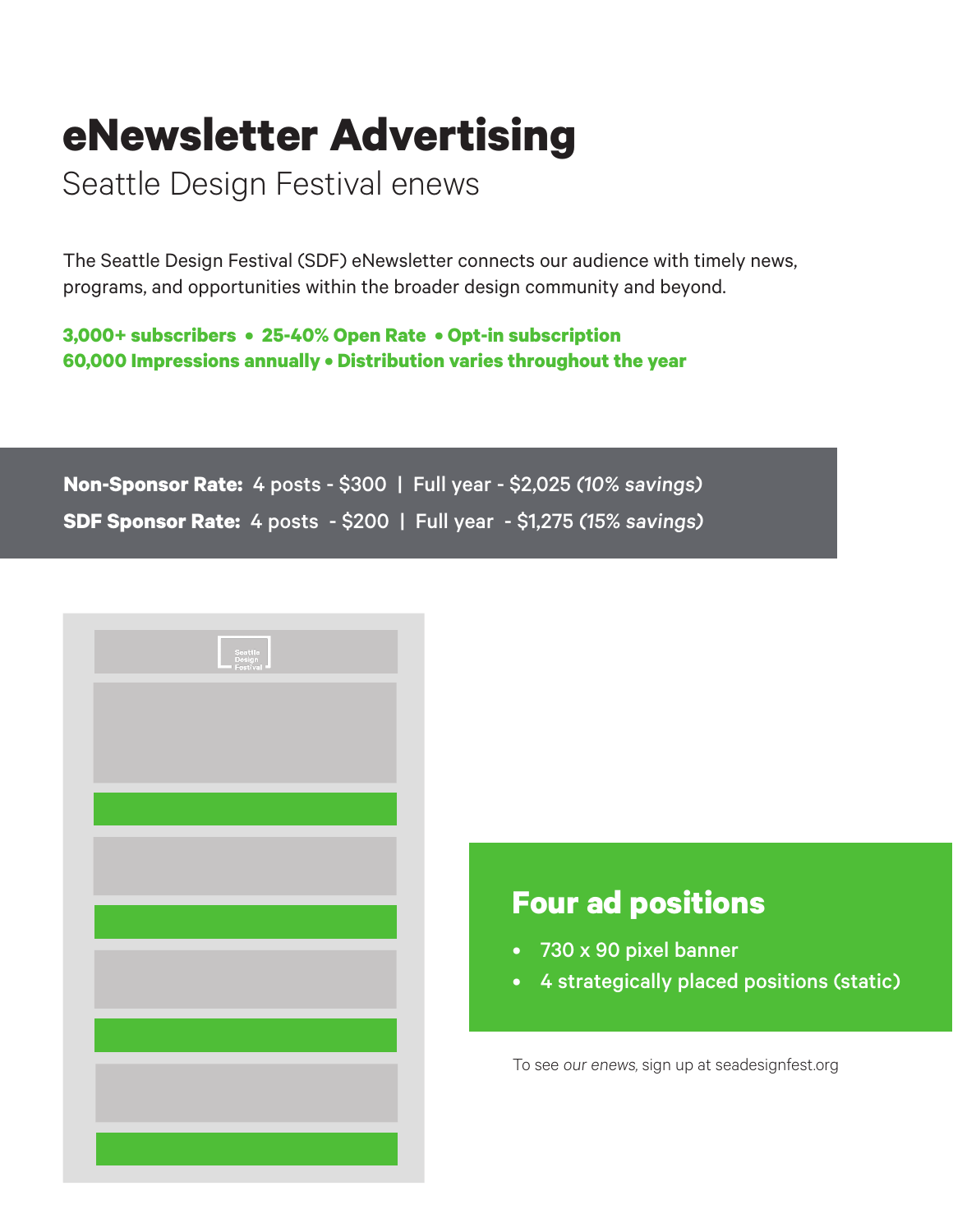## **PURCHASE YOUR AD TODAY!**

To build your brand with Seattle Design Festival, please select from the options below:

### **Seattle Design Festival's eNewsletter**

#### **Non-Sponsor Rate**

4 posts - \$300 | Full year - \$2,025 (full year purchase includes 10% savings)

#### **Seattle Design Festival Sponsor Rate**

4 posts - \$200 | Full year - \$1,275 (full year purchase includes 15% savings)

(optional) **Artwork Design Fee** | \$100

#### **Advertiser Information**

|                                                                                                                                | Zip Code ____________                                 |
|--------------------------------------------------------------------------------------------------------------------------------|-------------------------------------------------------|
|                                                                                                                                | Title <b>The Community of the Community Community</b> |
| Phone<br><u> 1980 - Jan Barbara Barat, martin da basar da basar da basar da basar da basar da basar da basar da basar da b</u> | Email <b>Executive Communist Email</b>                |

#### **Payment**

| $\circ$  | Check payable to Seattle Design Festival (enclosed)                    |                                                                                                                                                                                                                                |  |                                                    |  |  |  |
|----------|------------------------------------------------------------------------|--------------------------------------------------------------------------------------------------------------------------------------------------------------------------------------------------------------------------------|--|----------------------------------------------------|--|--|--|
| $\circ$  | Please send an invoice to the Primary Contact                          |                                                                                                                                                                                                                                |  |                                                    |  |  |  |
| $\Omega$ | Credit card payment O Visa O MasterCard O AMEX <b>Total Payment</b> \$ |                                                                                                                                                                                                                                |  |                                                    |  |  |  |
|          |                                                                        |                                                                                                                                                                                                                                |  | Expiration Date ______________Security Code_______ |  |  |  |
|          |                                                                        |                                                                                                                                                                                                                                |  |                                                    |  |  |  |
|          |                                                                        | Date the control of the control of the control of the control of the control of the control of the control of the control of the control of the control of the control of the control of the control of the control of the con |  |                                                    |  |  |  |

#### **Please sign and return to:**

Kristen Lound, Associate Director, Growth & Operations kristenl@aiaseattle.org

- All advertisers will receive an invoice for the total amount.
- Ad will be activated upon receipt of payment in full.
- When renewing online ads, priority and first right-of-refusal will be given to advertisers who commit to a full year.
- All other advertisements will be renewed on a first-come, first-served basis.